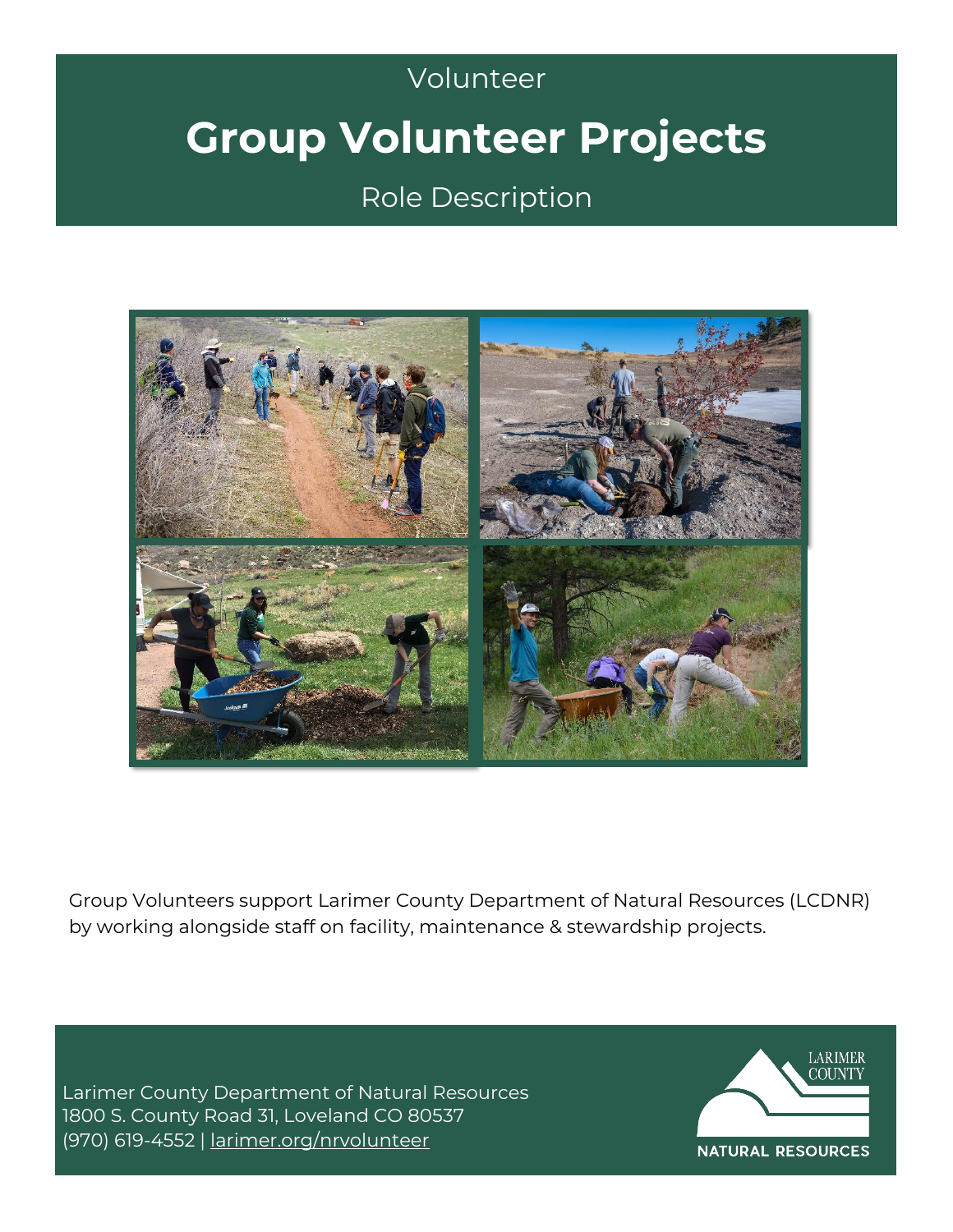*Our mission is to establish, protect and manage significant regional parks and open lands providing quality outdoor recreational opportunities and stewardship of natural resources values. We are committed to fostering a sense of community and appreciation for the natural and agricultural heritage of Larimer County for present and future generations.* 

## **Role Summary:**

Group Volunteers are local businesses, recreational, social, youth, school and community groups who are committed to being stewards of our parks & open spaces. These groups positively impact the community & environment by helping with facility, maintenance, & stewardship projects such as trail maintenance, wildlife habitat improvements, tree and shrub planting, campground renovations and more. Group Volunteers give back to public lands while working outside as a team with LCDNR staff toward a common goal.

## **Benefits:**

- Be an integral part of promoting LCDNR's mission and fostering stewardship values
- A fun opportunity for team building, networking, and encouraging camaraderie
- Learn from experienced staff
- 
- Know that you are making a difference and a visible impact
- Your group's efforts will be recognized in special events, newsletters, and other volunteer recognition resources
- A day parking pass is provided for projects. Group Volunteers are welcome to use it after the project and enjoy the park or open space for the day. (Dependent upon parking availability)

## **Requirements:**

- Provide a minimum of 10 volunteers per project. If your group cannot fill this requirement then LCDNR will be allowed to supplement with LCDNR volunteers. (It will be up to staff's discretion if the project can be completed with less than 10 volunteers)
- Use [Offero.larimer.org](https://offero.larimer.org/), LCDNR's volunteer software, to request a project. Six (6) weeks' notice is preferred. A minimum of two (2) weeks' notice is required. (The request form link can also be found on our volunteer webpage: [https://www.larimer.org/naturalresources/volunteer\)](https://www.larimer.org/naturalresources/volunteer)
- Must abide by park regulations and safety guidelines
- Understanding and acceptance of the potential risks for this volunteer position such as inclement weather, potentially dangerous rattlesnake or other wildlife encounters, and injuries resulting from the physical duties associated with a project.

## **Group Volunteer Projects are dependent on the current needs of the department.**

# Be physically active outdoors



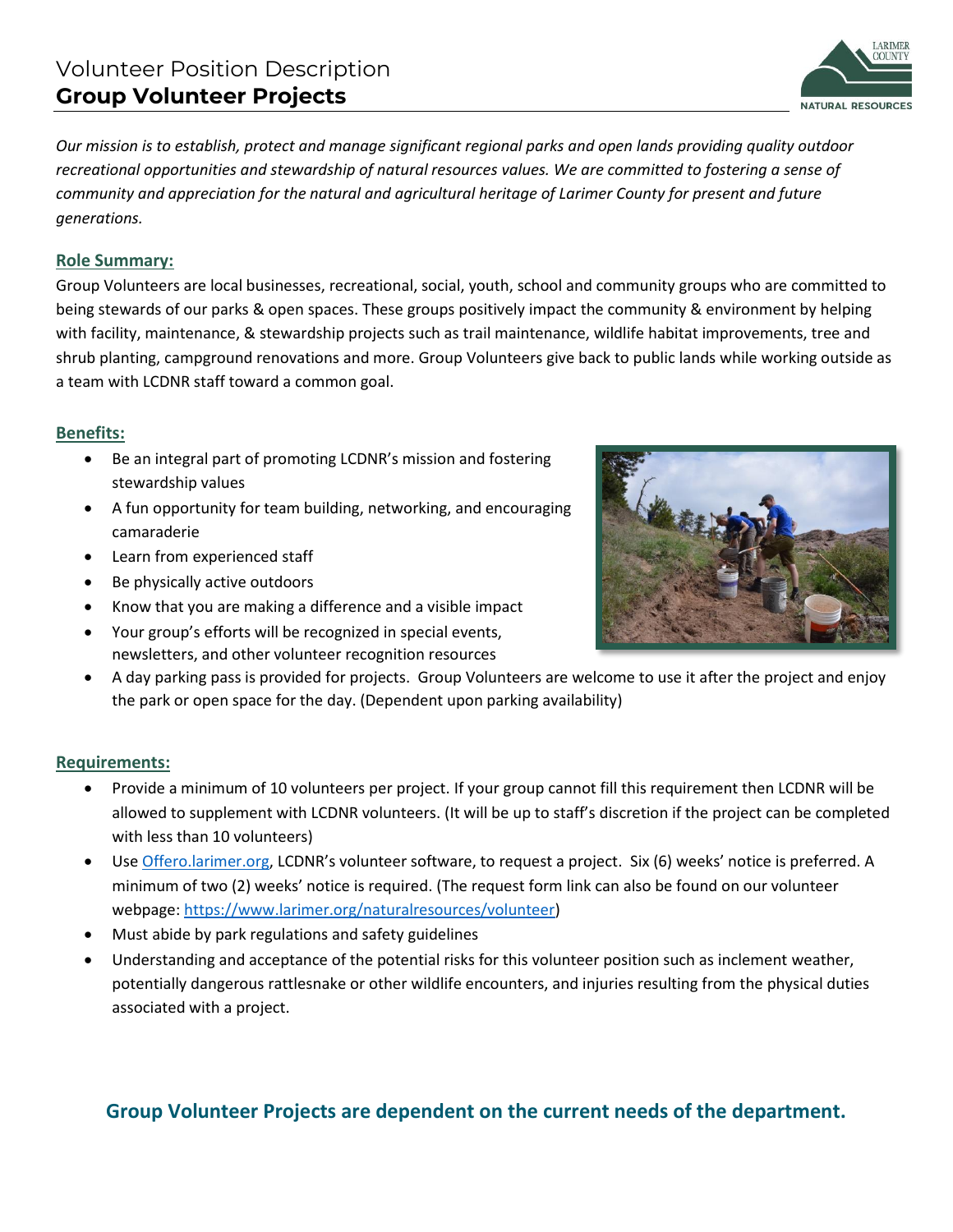## LARIMER **NATURAL RESOURCES**

#### **Duties:**

- Follow guidance, directions, and safety instructions of LCDNR staff
- Be friendly, courteous, and respectful of staff, visitors, & fellow volunteers
- Have all project volunteers sign the Liability Release form on the day of the project
- Arrive on time & prepared to work
- Dress appropriately and bring necessary supplies for the project. Typically, this includes wearing sturdy closedtoed shoes, sun protection (hat, sunglasses, sunscreen), water, snacks/lunch, clothing layers for variable weather conditions, work gloves, and anything else you'll need for a day outdoors.
- Contact the Volunteer Specialist at least 48 hours in advance if your group needs to cancel the project for any reason
- All tools and project materials are provided
- LCDNR staff will communicate any changes to the project date, location or scope of work to the group's leader or point of contact. We will also record volunteer hours and outcomes of each project

### **Training:**

- Any training will be provided at the start of each project
- Training will cover appropriate tool use & safety

## **Schedule:**

- Projects and dates vary and typically occur on weekdays. Opportunities are available March – October. Saturday & Sunday projects may be available on occasion if requested.
- Projects are typically scheduled 9 am 12 pm or 1 pm 4 pm.
- Trail maintenance projects are available on the weekdays or on the third Saturday of each month from May through October. Projects are scheduled, typically, from 8:00 am  $-$  2:00 pm. We can potentially accommodate an early evening project as well.
	- If you are not sure of a specific date or time, in the Special Accommodations section of the request, provide a range of dates and we'll do our best to work with you. We cannot guarantee accommodation of all requests.

**If no project is available, your group can schedule an Independent Litter Cleanup (always one of our biggest needs) or we will keep your request on a waitlist for possible future opportunities.**